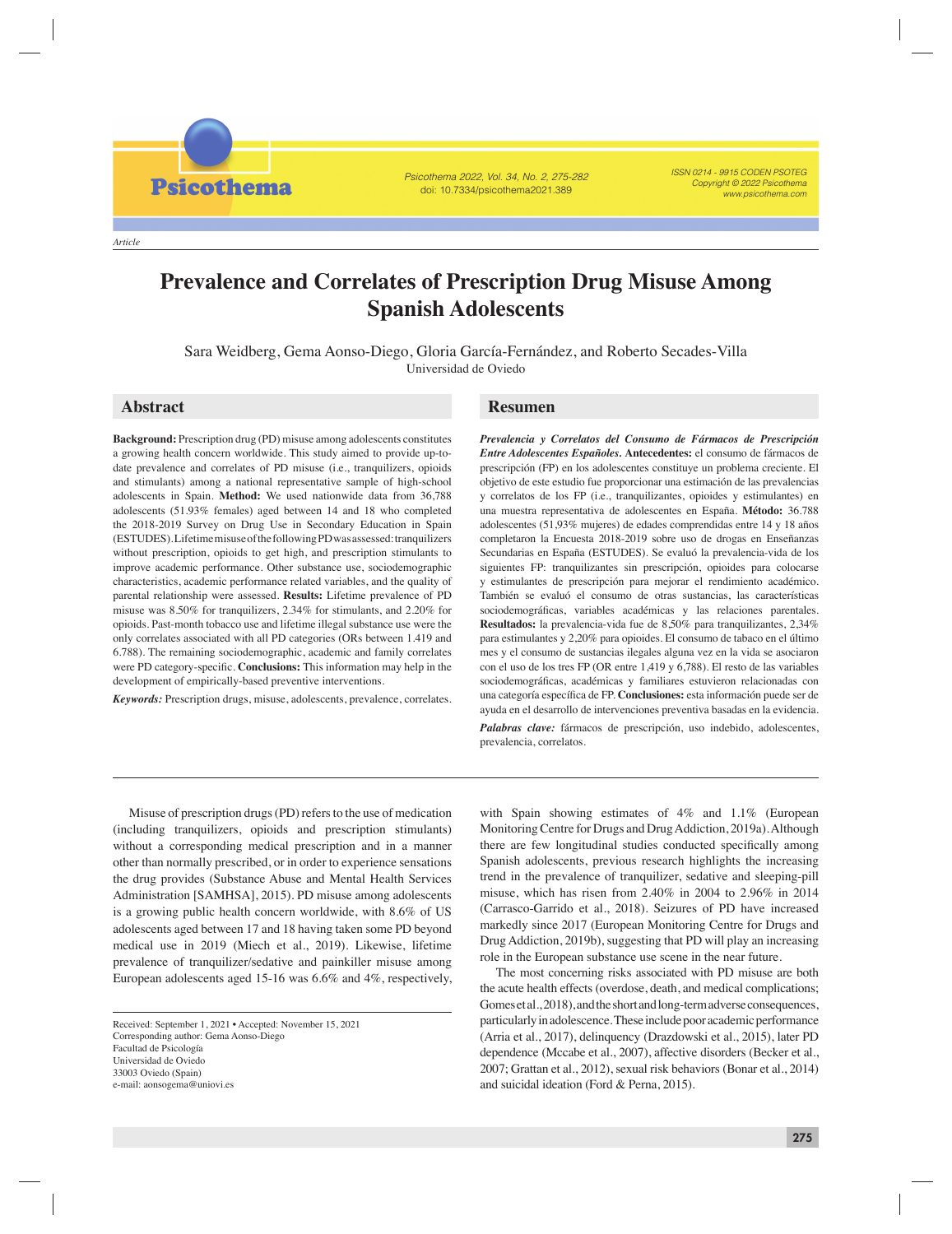Previous research analyzing factors that may influence PD misuse among adolescent population has shown that PD misuse is associated with other substances use, both legal (Griffin et al., 2019; McCabe et al., 2017) and illegal (Carrasco-Garrido et al., 2018; McCabe & West, 2014), mainly with marijuana and alcohol (McCabe et al., 2020; Schepis et al., 2016). PD misuse also correlates with poor parental bonding (Cheng & Lo, 2012; Vaughn et al., 2012; Ward et al., 2018). The effect of age has also been proven, with older adolescents having increased odds of PD misuse than younger ones (Carmona et al., 2020; Young et al., 2012).

The association with other relevant sociodemographic variables remains unclear. Data shows that the percentage of adolescent girls misusing tranquilizers/sedatives is double that of adolescent boys (Carrasco-Garrido et al., 2019; Opaleye et al., 2014; Young et al., 2012). However, there are mixed results regarding the effect of gender on other PD categories. For instance, while some studies show that female adolescents have a higher likelihood of misusing opioids (Carmona et al., 2020; Rabinowitz et al., 2021) or stimulants (Striley et al., 2017) than male adolescents, others show the opposite pattern (Catalano et al., 2011; Hachtel & Armstrong, 2019; McCabe et al., 2020). The effect of the family socioeconomic status (SES) is also controversial, with some studies showing that adolescents living in families with lower SES are a particular atrisk sub-group for PD misuse (Fotiou et al., 2014; Sung et al., 2005), while others finding that young adults who grew up in higher socioeconomic environments are more likely to have ever engaged in PD misuse (Stewart & Reed, 2015).

The effect of immigrant status remains largely unexplored (Carrasco-Garrido, Jiménez-Trujillo et al., 2021), and mixed results have been obtained, with some studies highlighting its protective effect against PD misuse (Cristini et al., 2015), while others showing higher rates of PD misuse among immigrant adolescents (Carrasco-Garrido, Díaz Rodríguez et al., 2021). Finally, although school bonding appears to be negatively associated with PD misuse (see Nargiso et al., 2015 for a review), results on academic performance are unclear; while Collins et al. (2011) show no relationship between PD misuse and school grade, other research finds an inverse association between both variables (Arria et al., 2008).

Understanding the scope of PD misuse during adolescence is fundamental, since throughout this developmental period there are specific drug use patterns in which experimentation and peer pressure components are involved (Carrasco-Garrido et al., 2018), coupled with a perceived lack of risk of PD use (Netemeyer et al., 2015). Our study aims to extend prior investigations on PD misuse among adolescents by drawing on a large, nationally representative sample of Spain's adolescents, obtained from the Survey on Drug use in Secondary Education in Spain (ESTUDES; Plan Nacional sobre Drogas, 2020). The specific goals of the present study were to estimate the prevalence of lifetime PD misuse by PD category among adolescents (i.e., tranquilizers, opioids and stimulants), and to identify common and substance-specific correlates of PD misuse among this population.

#### Method

#### *Participants*

The study is based on data from the Survey on Drug Use in Secondary Education in Spain (ESTUDES; Plan Nacional sobre Drogas, 2020), a representative survey of substance use in Spanish adolescents. The sampling was performed by two-stage conglomerates: 1) random selection of the educational centers, and 2) random selection of two classrooms from each selected center. In this way, all educational centers had the same probability of being selected.

The inclusion criteria were being between 14 and 18 years old, and being students enrolled in  $3<sup>rd</sup>$  and  $4<sup>th</sup>$  years of secondary education [level 3 of the International Standard Classification of Education (ISCED; UNESCO, 2011); upper secondary education], 1<sup>st</sup> and 2<sup>nd</sup> years of baccalaureate level [level 4 of the ISCED (UNESCO, 2011); post-secondary non-tertiary education], or  $1<sup>st</sup>$ and 2nd years of basic and intermediate vocational training [level 5 of the ISCED (UNESCO, 2011); short-cycle tertiary education]. Thereby, if an 18-year-old student was pursuing university studies, such adolescent was not included in the study, as well as if a student did not attend class on the day of the survey.

A total of 38,010 adolescents responded to the survey, pertaining to 917 educational centers (68.4% public centers) and 1,769 classrooms. The final sample for this study was comprised of 36,788 participants ( $M_{\text{gas}} = 15.7$ ; *SD* = 1.2; 51.93% females), given that it included those adolescents who have ever used one PD (i.e., tranquilizers, opioids or stimulants), or who did not use any of these PD categories, in order to establish the comparison group. Thus, the participants were divided into four groups according to PD misuse: 1) a comparison group, which included participants who misused any substance, either legal or illegal, except for tranquilizers, opioids, or stimulants  $(n = 33,640)$ ; 2) lifetime tranquilizer misusers (but not opioids or stimulants;  $n = 2,511$ ); 3) lifetime opioids misusers (but not tranquilizers or stimulants;  $n = 421$ ; and 4) lifetime stimulant misusers (but not opioids or tranquilizers;  $n = 216$ ).

Participants were enrolled in secondary education (55.8%, *n*  $= 20,523$ , baccalaureate (36.8%,  $n = 13,553$ ), basic vocational training  $(3.8\%, n = 1,463)$  and intermediate vocational training (7.4%, *n* = 2,712).

#### *Instruments*

The ESTUDES (Plan Nacional sobre Drogas, 2020) consists of an anonymous, self-reported, paper-and-pencil assessment survey, which collects data from addictive behaviors among adolescents between 14 and 18 years old.

Participants completed the standardized survey, which gathered data from sociodemographic characteristics (i.e., age, sex, nationality, and SES), academic performance related variables (i.e., skipping classes, grade point average, and repeating academic year), relationship with parents, and substance use. The nationality variable was dichotomized into having been born in Spain versus having been born abroad, with different countries merged in the last category. On the other hand, repeating academic year was dichotomized in a yes/no scale although the survey differentiated between having repeated a year or two. The reason for merging the categories was exclusively methodological, given the low sample size in the original categories.

Regarding the substance use variables, adolescents were asked about PD misuse. Specifically, they were questioned about the lifetime use of tranquilizers without prescription (i.e., sedative-hypnotics, benzodiazepines, or barbiturates), opioids to get high (i.e., fentanyl, morphine, tramadol, or codeine), and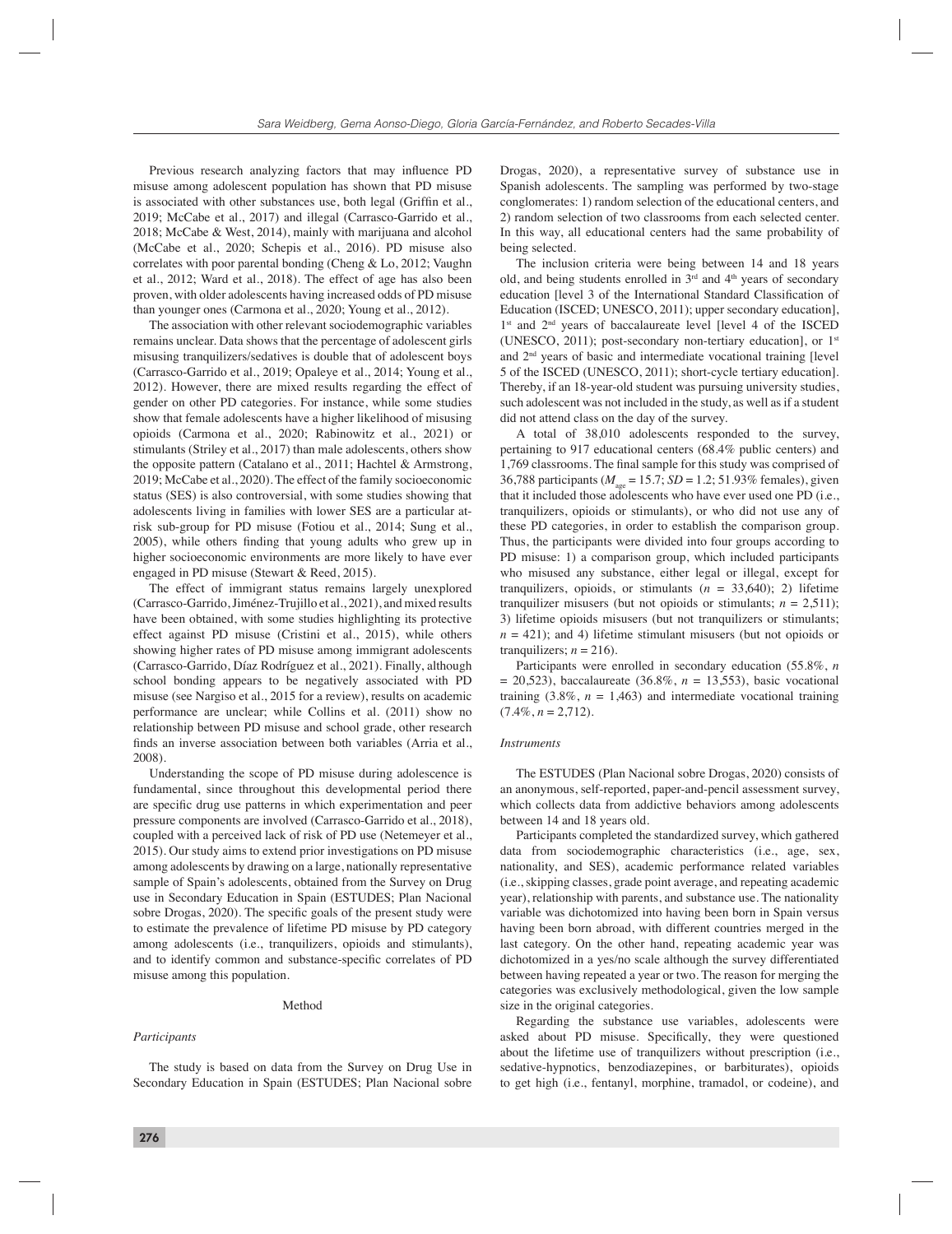prescription stimulants to improve their academic performance (i.e., methylphenidate, lisdexamfetamine, adderall, piracetam, donepezil, modafinil, or durvitan). Additionally, the survey included both legal (i.e., past-month tobacco and alcohol use), and illegal substance use. Specifically, it assessed past-month cannabis use, and lifetime use of cocaine, ecstasy, amphetamine, hallucinogens, heroin, volatile inhalants, GHB, methamphetamine, mushrooms, anabolic steroids, ketamine, spice, mephredrone, salvia, and ayahuasca. Further, data on having received information about either legal or illegal drugs was also collected.

Previous nationwide studies conducted with this large dataset support the suitability of the ESTUDES to conduct epidemiological research on substance use within the adolescent population in Spain (see e.g., Alarcó-Rosales et al., 2019; Belzunegui-Eraso et al., 2020).

### *Procedure*

This study does not contain data from human participants collected by any of the authors. Given its epidemiological nature, it was exempted from the ethics committee approval of the Institutional Review Board of the University of Oviedo. When data were primarily collected, participants were informed that the survey was anonymous, and it did not include any personal information that would enable their identification. Participants were told that their responses would be treated combined with that of the remaining students, and no data would be obtained by specific classroom of educational center. The survey was completed during a regular class, which lasted between 45-60 minutes. Data collection took place between February and April 2019. The study was performed according to the stipulations of the Law 957/2020 (Boletín Oficial del Estado, 2021), and outside the assumptions established in the Article 2.e of the Law 14/2007 (Boletín Oficial del Estado, 2007) concerning biomedical research in Spain.

#### *Data analysis*

Descriptive and frequency analyses were conducted to examine participants' prevalence of each specific PD category, as well as substance use, sociodemographic, academic and family characteristics for each of the four aforementioned study groups. Differences between groups were carried out using analysis of variance (ANOVA) for continuous variables and chi-square for categorical ones. Effect size estimates were calculated using Cohen's *d*, and Cramer's *V*, as appropriate.

A multinomial logistic regression analysis was performed with the aforementioned study groups (i.e., comparison group, tranquilizer misusers, opioid analgesics misusers, and prescription stimulants misusers) as the dependent variable, using the comparison group as a reference category. The independent variables introduced were: 1) sociodemographics: age, sex, nationality, and self-reported SES (below average, average, above average); 2) academic performance: skipping classes (dichotomized), repeating academic year (dichotomized), and grade point average (below 4, 5-6, or more than 7, on a 10-point scale); relationship with the parents: perceived relationship with their mother and with their father (good and very good relationship, intermediate relationship, and bad or very bad relationship); and 4) substance use: pastmonth tobacco, alcohol and cannabis use, and lifetime illegal

substance use (other than cannabis and any kind of PD), all of them dichotomized on a yes/no scale. All analyses were carried out using statistical package SPSS (V24; SPSS, Inc., Chicago, IL).

#### Results

#### *Prevalence of prescription drug misuse*

Lifetime misuse of any PD categories were 9.78% (*n* = 3,718). The most prevalent PD misused are tranquilizers (sedative, hypnotics, benzodiazepines, and barbiturates). Specifically, a total of 8.50% of the adolescents assessed  $(n = 3,231)$  have ever misused them, 6.01% (*n* = 2,291) in the past year, and 2.88% (*n* = 1,094) in the past month. On average, misuse onset occurred when adolescents had 14.3 years old  $(SD = 2.1)$ .

With regard to opioids, 2.20% of adolescents (*n* = 837) reported to have ever misused them to get high, 1.46% in the past year  $(n = 554)$ , and 0.46% in the past month  $(n = 174)$ . Mean age of consumptions onset was 15.1 years old (*SD* = 1.9).

Finally, a total of 2.34% of adolescents  $(n = 889)$  have ever misused prescription stimulants to improve their academic performance. Among those who reported their misuse, the prevalence according to the specific stimulant were the following: methylphenidate (35.43%, *n* = 315), piracetam (18.22%, *n* = 162), lisdexamfetamine or adderall (16.31%, *n* = 145), donepezil  $(10.57\%, n=94)$ , durvitan  $(10.01\%, n=89)$ , and modafinil  $(9.44\%,$  $n = 84$ .

Substance use, sociodemographics, academic and family characteristics of each of the four groups (i.e., comparison group, tranquilizer misusers, opioids misusers, and stimulants misusers) are shown in Table 1.

#### *Correlates of prescription drugs misuse*

Results of multinomial regression analyses are displayed in Table 2. Findings indicated that tobacco use and illegal substance use were common correlates across all categories of PD misuse (*OR* between 1.419 and 2.238 and OR between 2.071 and 6.788, respectively). Past-month alcohol and cannabis use was associated to tranquilizers ( $OR = 1.391$  and  $OR = 1.238$ , respectively) and opioids misuse ( $OR = 1.871$  and  $OR = 2.642$ , respectively).

With regard to sociodemographic characteristics, being older was related to lifetime tranquilizers  $(OR = 1.104)$  and stimulants misuse ( $OR = 1.249$ ). Being female was related to tranquilizers use  $(OR = 1.712)$ , while being male was associated with opioids use  $(OR = 2.188)$ . Being born in a country other than Spain increased the odds of misusing opioid analgesics  $(OR = 1.574)$ . Finally, having an above-average SES was related to tranquilizers misuse  $(OR = 1.176)$ .

Concerning academic performance variables, skipping classes was significantly associated with tranquilizers  $(OR = 1.293)$  and opioids misuse ( $OR = 1.362$ ). A grade point average lower than 4 (*OR* = 1.726) or between 5 and 6 (*OR* = 1.589) on a 10-point scale were significantly associated with stimulants misuse.

Having an intermediate quality relationship with both their mother and father ( $OR = 1.210$ , and  $OR = 1.424$ , respectively) or a bad relationship with their father (*OR* = 1.382), were also associated with tranquilizers misuse. Further, having an intermediate quality relationship with their mother ( $OR = 1.642$ ) was associated with stimulants misuse.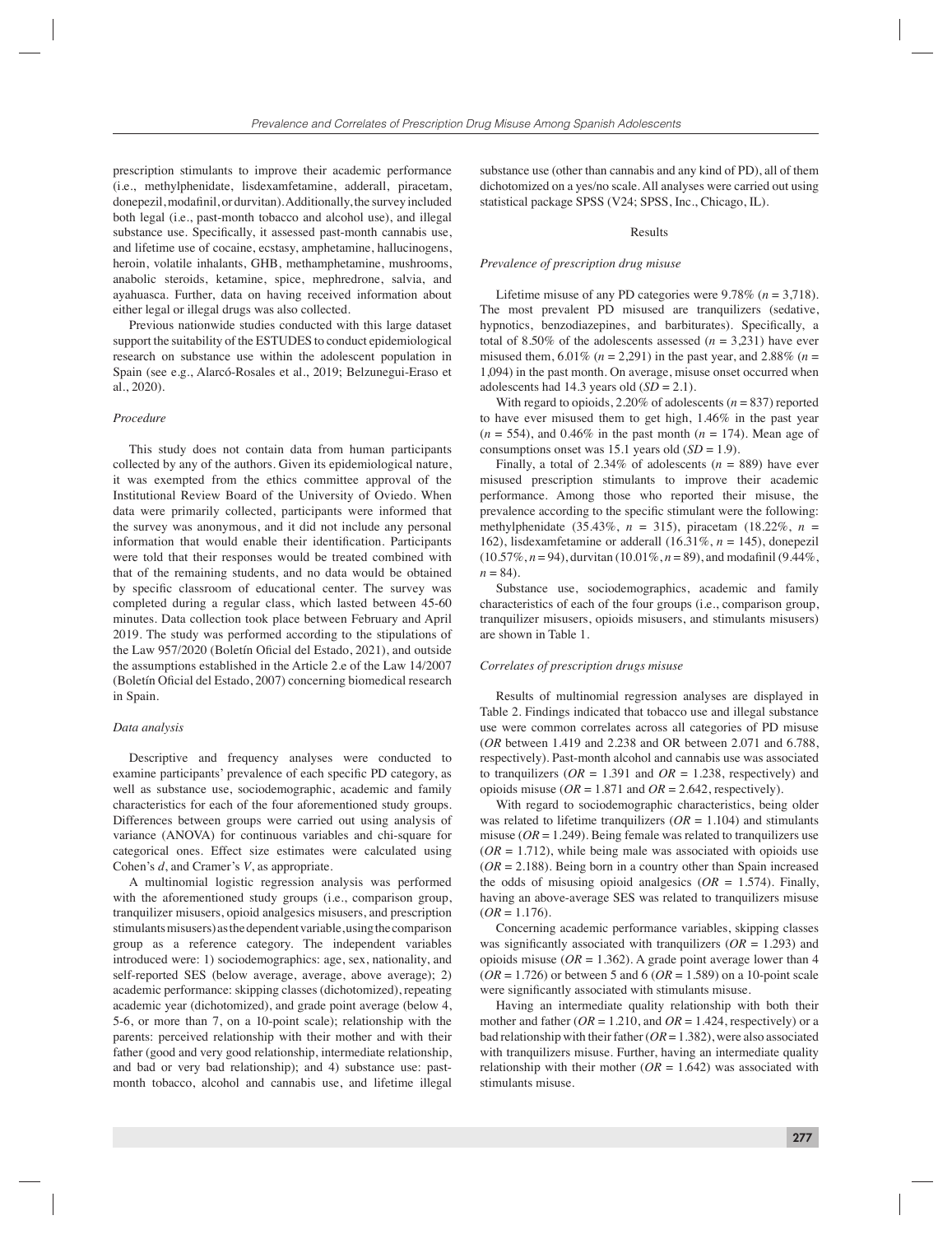| Table 1<br>Characteristics of groups based on prescription drug misuse. |                                          |                                      |                                         |                                               |  |  |  |  |  |
|-------------------------------------------------------------------------|------------------------------------------|--------------------------------------|-----------------------------------------|-----------------------------------------------|--|--|--|--|--|
|                                                                         | <b>Comparison</b> group<br>$(n = 33640)$ | <b>Tranquilizers</b><br>$(n = 2511)$ | <b>Opioid analgesics</b><br>$(n = 421)$ | <b>Prescription stimulants</b><br>$(n = 216)$ |  |  |  |  |  |
| Sociodemographic characteristics                                        |                                          |                                      |                                         |                                               |  |  |  |  |  |
| Age <sup>a</sup>                                                        | 15.7(1.2)                                | 15.9(1.2)                            | 16(1.1)                                 | 16(1.3)                                       |  |  |  |  |  |
| Gender (female)                                                         | 17,236 (51.23%)                          | 1,629 (64.87%)                       | 141 (33.49%)                            | 99 (45.83%)                                   |  |  |  |  |  |
| Nationality (Spanish)                                                   | 30,518 (90.72%)                          | 2,253 (89.72%)                       | 366 (86.93%)                            | 199 (92.13%)                                  |  |  |  |  |  |
| <b>SES</b>                                                              |                                          |                                      |                                         |                                               |  |  |  |  |  |
| Below average                                                           | 4,383 (13.03%)                           | 374 (14.89%)                         | 71 (16.86%)                             | 39 (18.05%)                                   |  |  |  |  |  |
| Average                                                                 | 1,270(3.77%)                             | 147 (5.85%)                          | 26(6.17%)                               | 11 $(5.09\%)$                                 |  |  |  |  |  |
| Above average                                                           | 27,589 (82.01%)                          | 1,970 (78.45%)                       | 321 (76.24%)                            | 162(75%)                                      |  |  |  |  |  |
| Academic performance                                                    |                                          |                                      |                                         |                                               |  |  |  |  |  |
| Skip classes                                                            | 7139 (21.22%)                            | 873 (34.76%)                         | 208 (49.41%)                            | 82 (37.96%)                                   |  |  |  |  |  |
| Repeat academic year                                                    | 7,295 (31.68%)                           | 670 (26.68%)                         | 167 (39.66%)                            | 83 (38.42%)                                   |  |  |  |  |  |
| Grade point average (0-10)                                              |                                          |                                      |                                         |                                               |  |  |  |  |  |
| Fail $(0-4)$                                                            | $2,163(6.43\%)$                          | 201 (8.01%)                          | 54 (12.82%)                             | 35 (16.20%)                                   |  |  |  |  |  |
| Pass $(5-6)$                                                            | 15,701 (46.67%)                          | 1,249 (49.74%)                       | 239 (56.77%)                            | 121 $(56.01\%)$                               |  |  |  |  |  |
| $Good (+7)$                                                             | 15,651 (46.52%)                          | 1,052 (41.89%)                       | 128 (30.40%)                            | 58 (26.85%)                                   |  |  |  |  |  |
| Relationship with mother                                                |                                          |                                      |                                         |                                               |  |  |  |  |  |
| Good or very good                                                       | 28,363 (84.31%)                          | 1,912 (76.14%)                       | 310 (73.63%)                            | 149 (68.98%)                                  |  |  |  |  |  |
| Intermediate                                                            | 3,908 (11.61%)                           | 426 (16.96%)                         | 78 (18.52%)                             | 40 (18.51%)                                   |  |  |  |  |  |
| Bad or very bad                                                         | 598 (1.77%)                              | 97 (3.86%)                           | 19(4.51%)                               | $10(4.63\%)$                                  |  |  |  |  |  |
| Relationship with father                                                |                                          |                                      |                                         |                                               |  |  |  |  |  |
| Good or very good                                                       | 25,203 (74.92%)                          | 1,534 (61.09%)                       | 264 (62.71%)                            | 140 (64.81%)                                  |  |  |  |  |  |
| Intermediate                                                            | 5,518 (16.40%)                           | 607 (24.17%)                         | 92 (21.85%)                             | 40 $(18.51\%)$                                |  |  |  |  |  |
| Bad or very bad                                                         | 1,204(3.58%)                             | 185 (7.36%)                          | 29 (6.88%)                              | $12(5.55\%)$                                  |  |  |  |  |  |
| Substance use related variables                                         |                                          |                                      |                                         |                                               |  |  |  |  |  |
| Past-month tobacco use                                                  | 3,998 (11.88%)                           | 912 (36.32%)                         | 271 (64.37%)                            | 92 (42.59%)                                   |  |  |  |  |  |
| Past-month alcohol use                                                  | 15,897 (47.25%)                          | 1,541 (61.37%)                       | 344 (81.71%)                            | $121(56.02\%)$                                |  |  |  |  |  |
| Past-month cannabis use                                                 | 3,874 (11.51%)                           | 561 (22.34%)                         | 234 (55.58%)                            | 60 (27.77%)                                   |  |  |  |  |  |
| Lifetime illegal substance use <sup>b</sup>                             | $1,105(3.28\%)$                          | 270 (10.75%)                         | 169 (40.14%)                            | 39 (18.05%)                                   |  |  |  |  |  |
| Information about legal and illegal substances                          | 27,652 (82.19%)                          | 2,069 (82.39%)                       | 343 (81.47%)                            | 167 (77.31%)                                  |  |  |  |  |  |

*Note:* <sup>a</sup> Mean (standard deviation); b Including cocaine, ecstasy, amphetamine, hallucinogens, heroin, volatile inhalants, GHB, methamphetamine, mushrooms, anabolic steroids, ketamine, spice, mephredrone, salvia, and ayahuasca; SES = socioeconomic status

#### Discussion

In a large, nationally representative sample of Spanish adolescents, the lifetime prevalence of PD misuse was highest for tranquilizers (8.50%), followed by stimulants (2.34%) and lastly opioids (2.20%). Past-month tobacco use and lifetime illegal substance use were common correlates across all PD categories. Past-month alcohol and cannabis use, as well as the remaining sociodemographic, academic and family correlates were specific for certain PD categories.

Consistent with previous research (Griffin et al., 2019; Kelly et al., 2014; Novak et al., 2016), illegal substance use (other than cannabis) as well as tobacco use were the only two correlates associated with all PD categories, with the highest ORs observed for opioid analgesics. This finding indicates that PD misuse among adolescents does not occur isolated, but instead those misusing PD may be adding them to a variety of other substances (Catalano et al., 2011), which may result in enhanced reinforcement (Compton & Volkow, 2006). The combination of PD with other substances, especially the illicit ones, usually occurs in nightlife contexts (Kelly et al., 2014), which suggests that motives and contexts for co-use are mainly social and recreational in nature (McCabe et al., 2015). In these contexts, PD misuse may serve as a way to compensate for or potentiate the effects of other substances or wanting to experience new sensations (Carrasco-Garrido et al., 2018).

Certain correlates were associated with specific PD categories. Adolescents who use cannabis and alcohol were more likely to misuse tranquilizers and opioids, a finding that is similar to previous evidence (Hudgins et al., 2019; McCabe et al., 2020; Schepis et al., 2016). These substances share similar pharmacological and neuropsychological effects such as analgesia, sedation or reduced attention (Serrano & Parsons, 2011; Winward et al., 2014). Preclinical research has also proven the existence of related neurochemical mechanisms for cannabinoids and opioids (Abrams et al., 2011) as well as for tranquilizers and alcohol (Krystal et al., 2006). These linked neural pathways are responsible for crosstolerance and synergistic effects observed when co-using these substances, thus increasing their abuse liability (McCabe et al., 2012; Nattala et al., 2012). Such between-substance synergistic interactions may also lead to higher perceived benefits compared to their isolated use, such as increased drug reward or enhanced pain relief (McCabe et al., 2012).

In accordance with previous studies (Carrasco-Garrido et al., 2018; Opaleye et al., 2014), females were more likely to misuse tranquilizers than males and, conversely, males were more likely to misuse opioids than females (Catalano et al., 2011; McCabe et al., 2020). The higher prevalence of stress and anxiety related problems among female adolescents (Bahrami & Yousefi, 2011; Fernández-Artamendi et al., 2021; Landstedt & Gådin, 2012) may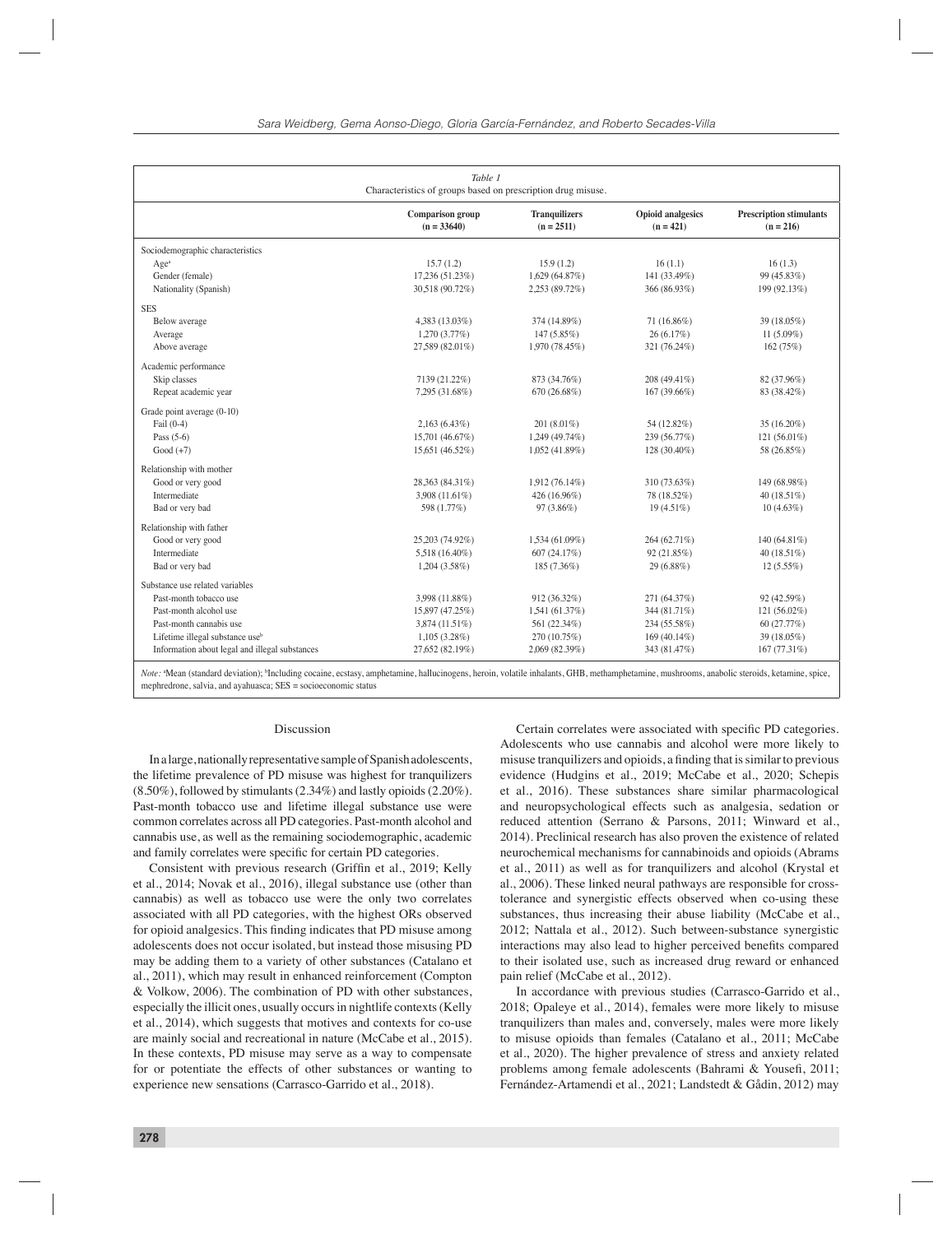| Table 2<br>Predictors of prescription drug misuse |                      |                                              |                 |                          |                                              |                 |                                |                                            |              |  |  |
|---------------------------------------------------|----------------------|----------------------------------------------|-----------------|--------------------------|----------------------------------------------|-----------------|--------------------------------|--------------------------------------------|--------------|--|--|
|                                                   | <b>Tranquilizers</b> |                                              |                 | <b>Opioid analgesics</b> |                                              |                 | <b>Prescription stimulants</b> |                                            |              |  |  |
|                                                   | B                    | OR [95%CI]                                   | p               | B                        | OR [95% CI]                                  | p               | B                              | OR [95%CI]                                 | p            |  |  |
| Sociodemographic characteristics                  |                      |                                              |                 |                          |                                              |                 |                                |                                            |              |  |  |
| Age                                               | .099                 | 1.104 [1.050, 1.161]                         | $-.001$         | $-.047$                  | .954 [.746, 1.076]                           | .446            | .222                           | 1.249 [1.052, 1.482]                       | .011         |  |  |
| Gender (female)                                   | .537                 | 1.712 [1.525, 1.921]                         | < .001          | $-.783$                  | .457 [.347, .601]                            | $-.001$         | .115                           | 1.121 [.772, 1.629]                        | .548         |  |  |
| Nationality (Spanish)                             | .047                 | 1.048 [.858, 1.281]                          | .643            | $-454$                   | .635 [.425, .948]                            | .026            | .391                           | 1.479 [.712, 3.072]                        | .294         |  |  |
| <b>SES</b>                                        |                      |                                              |                 |                          |                                              |                 |                                |                                            |              |  |  |
| Below average (vs. average)                       | .191                 | 1.210 [.942, 1.555]                          | .136            | $-.001$                  | .999 [.558, 1.787]                           | .996            | $-.091$                        | .913 [.365, 2.286]                         | .847         |  |  |
| Above average (vs. average)                       | .162                 | 1.176 [1.007, 1.373]                         | .041            | $-.073$                  | .929 [.657, 1.314]                           | .678            | .448                           | 1.565 [.972, 2.519]                        | .065         |  |  |
| Academic performance                              |                      |                                              |                 |                          |                                              |                 |                                |                                            |              |  |  |
| Skip classes                                      | .257                 | 1.293 [1.140, 1.467]                         | < .001          | .309                     | 1.363 [1.033, 1.797]                         | .029            | .084                           | 1.087 [.709, 1.668]                        | .701         |  |  |
| Repeat academic year                              | $-.003$              | .997 [.865, 1.150]                           | .969            | .131                     | 1.140 [.850, 1.528]                          | .382            | .142                           | 1.152 [.743, 1.787]                        | .526         |  |  |
| Grade point average (0-10)                        |                      |                                              |                 |                          |                                              |                 |                                |                                            |              |  |  |
| Fail $(0-4)$ (vs. pass)                           | $-.160$              | .852 [.680, 1.067]                           | .163            | $-.182$                  | .833 [.550, 1.262]                           | .389            | .5456                          | 1.726 [1.005 2.964]                        | .048         |  |  |
| Good $(+7)$ (vs. pass)                            | .003                 | 1.003 [.893, 1.128]                          | .954            | .133                     | 1.142 [.856, 1.525]                          | .366            | $-.464$                        | .629 [.409, .967]                          | .035         |  |  |
|                                                   |                      |                                              |                 |                          |                                              |                 |                                |                                            |              |  |  |
| Relationship with mother                          |                      |                                              |                 |                          |                                              |                 |                                |                                            |              |  |  |
| Good or very good (vs. intermediate)              | $-.187$              | .829 [.710, .968]                            | .018            | $-.185$                  | .831 [.586, 1.180]                           | .302            | $-.495$                        | .609 [.372, .997]                          | .049         |  |  |
| Bad or very bad (vs. intermediate)                | .088                 | 1.092 [.786, 1.519]                          | .599            | $-.206$                  | .814 [.407, 1.625]                           | .559            | $-584$                         | .558 [.163, 1.910]                         | .353         |  |  |
| Relationship with father                          |                      |                                              |                 |                          |                                              |                 |                                |                                            |              |  |  |
| Good or very good (vs. intermediate)              | $-354$               | .702 [.612, .804]                            | < .001          | $-.121$                  | .886 [.640, 1.229]                           | .469            | .128                           | 1.137 [.690, 1.872]                        | .614         |  |  |
| Bad or very bad (vs. intermediate)                | .324                 | 1.382 [1.103, 1.732]                         | .005            | .494                     | 1.639 [.980, 2.742]                          | .060            | .589                           | 1.801 [.818, 3.967]                        | .144         |  |  |
| Substance use related variables                   |                      |                                              |                 |                          |                                              |                 |                                |                                            |              |  |  |
| Past-month tobacco use                            | .350<br>.330         | 1.419 [1.228, 1.640]<br>1.391 [1.221, 1.583] | $-.001$         | .805                     | 2.238 [1.565, 3.200]<br>1.871 [1.248, 2.807] | $-.001$<br>.002 | .614<br>$-.233$                | 1.847 [1.121, 3.043]<br>.792 [.505, 1.241] | .016<br>.309 |  |  |
| Past-month alcohol use                            | .214                 | 1.238 [1.054, 1.455]                         | $-.001$<br>.009 | .627<br>.972             | 2.642 [1.871, 3.732]                         | $-.001$         | .040                           | 1.041 [.611, 1.772]                        | .882         |  |  |
| Past-month cannabis use                           | .728                 | 2.071 [1.711, 2.507]                         | $-.001$         | 1.915                    | 6.788 [5.094, 9.046]                         | $-.001$         | 1.258                          | 3.518 [2.080, 5.949]                       | $-.001$      |  |  |
| Lifetime illegal substance use <sup>a</sup>       | $-.038$              | .962 [.830, 1.116]                           | .613            | .081                     | 1.085 [.785, 1.498]                          | .621            | $-.225$                        | .798 [.475, 1.342]                         | .395         |  |  |
| Information about legal and illegal substances    |                      |                                              |                 |                          |                                              |                 |                                |                                            |              |  |  |
|                                                   |                      |                                              |                 |                          |                                              |                 |                                |                                            |              |  |  |

Note: <sup>a</sup>Including cocaine, ecstasy, amphetamine, hallucinogens, heroin, volatile inhalants, GHB, methamphetamine, mushrooms, anabolic steroids, ketamine, spice, mephredrone, salvia, and ayahuasca; OR = odds ratio; SES = socioeconomic status

account for the misuse of tranquilizers as a mean of self-medicating. Conversely, the leading source of obtaining opioid analgesics are friends (McCabe et al., 2007), and the fact that male adolescents are more likely to engage in peer-to-peer diversion of opioids (that is, sharing, trading or selling) with friends than female adolescents (McCabe et al., 2007) may explain the higher prevalence of this specific PD among male adolescents.

Higher SES was associated with tranquilizers misuse, a finding that aligns with prior research (Stewart & Reed, 2015). Adolescents who come from wealthier families may have increased financial resources to buy tranquilizers and/or higher access to social relationships with others with high SES that could obtain them (Janicijevic et al., 2017). Also, the experience of more pressure to achieve combined with isolation of parents who have more demanding careers or jobs (Janicijevic et al., 2017), could explain this result.

We found that skipping classes was associated with both tranquilizers and opioids misuse, while low grade point average was associated with stimulants misuse, even when students were asked if they misused these substances to improve their academic performance. This finding aligns with prior evidence showing that increases in skipping classes are associated with a range of substance use problems, starting from alcohol and cannabis use disorders and escalating to PD misuse (Arria et al., 2008, 2013), and that the use of prescription stimulants for study purposes was, in fact, associated with academic difficulties and lower grade point average among college students (Arria et al., 2013).

Finally, adolescents' relationship with their parents was associated with both tranquilizers and stimulants misuse, which is consistent with prior research (Nargiso et al., 2015). A weak parental bonding may increase PD misuse because adolescents believe that their potential deviant behavior is not going to be detected and punished. Also, weak parental bonding is associated with less time spent with parents, thus increasing the chances of peer socializing in an unstructured setting where tranquilizers and prescription stimulants may be present (Ford, 2009).

The present study is subject to several limitations common to most large-scale surveys. First, information on substance use was based on self-report and not confirmed by objective methods. Second, some methodological limitations (i.e., the cross-sectional inherent design of the ESTUDES survey and the unbalanced number of participants included in each of the study groups) limit the results found. Nevertheless, such sample unbalance is compensated by a high sample size per group, even in the PD category with the least prevalence of misuse (i.e., opioids). Third, data on each PD category was collected jointly, so it is not possible to determine which specific PD is used within each PD category (e.g., data collection prevents knowing whether a given participant that reported tranquilizers misuse, consumes benzodiazepines or barbiturates). Fourth, the ESTUDES survey excluded nonscholarized adolescents, which may have changed the probability of having a history of PD misuse. Lastly, relevant variables such as PD accessibility, availability, or the specific sources used to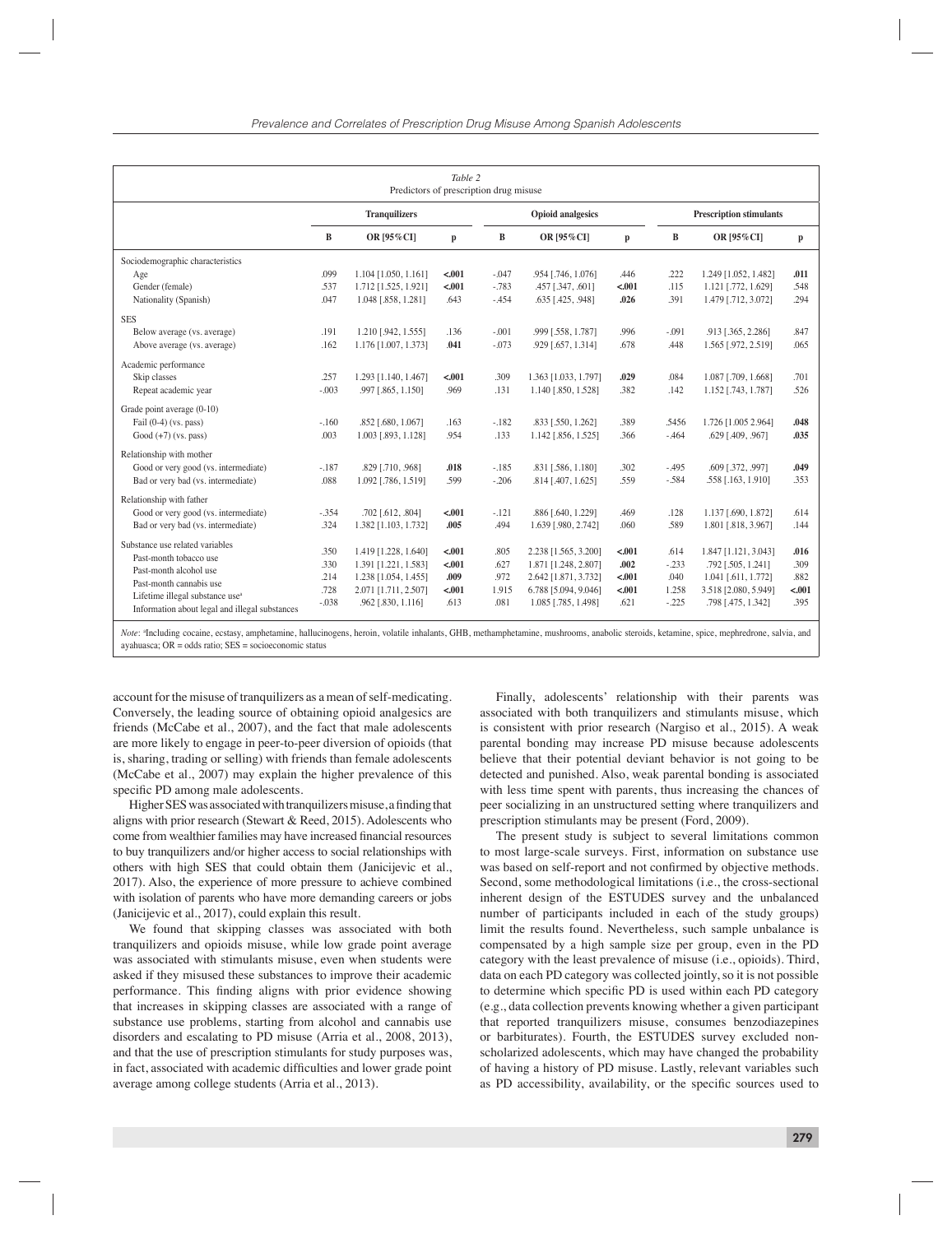obtain PD (e.g., parents, siblings, peers…) were not assessed. Strengths of this study include the use of a representative national sample and the control of a wide range of correlates from different domains.

Despite the aforementioned shortcomings, the present study indicates that lifetime prevalence of PD misuse was highest for tranquilizers, followed by stimulants and opioids. Past-month tobacco use and lifetime illegal substance use were common correlates across all PD categories, whereas the remaining correlates were specific for certain PD categories. These findings

emphasize the importance of developing effective intervention strategies directed at curtailing PD in this population. Approaches that include education on the health risks of PD misuse, skills training to deal with peer pressure and anxiety (especially among female adolescents, who show higher prevalence of tranquilizers misuse) and parental competences on how to improve family relationships are highly encouraged (Perlmutter et al., 2018). These results also highlight the need for controlling and restricting the illicit market of PD and the medical prescription and supplies of PD by healthcare professionals.

#### References

- Abrams, D. I., Couey, P., Shade, S. B., Kelly, M. E., & Benowitz, N. L. (2011). Cannabinoid-opioid interaction in chronic pain. *Clinical Pharmacology and Therapeutics*, *90*(6), 844-851. https://doi. org/10.1038/clpt.2011.188
- Alarcó-Rosales, R., Sánchez-SanSegundo, M., Ferrer-Cascales, R., Albaladejo-Blázquez, N., Ruiz-Robledillo, N., Delvecchio, E., & Oltra-Cucarella, J. (2019). Relationships between problematic cannabis use and risky behaviors in Spanish adolescents. *International Journal of Environmental Research and Public Health*, *16*(17), 3029. https://doi. org/10.3390/ijerph16173029
- Arria, A. M., Caldeira, K. M., Vincent, K. B., O'Grady, K. E., Cimini, M. D., Geisner, I. M., Fossos-Wong, N., Kilmer, J. R., & Larimer, M. E. (2017). Do college students improve their grades by using prescription stimulants nonmedically? *Addictive Behaviors*, *65*, 245-249. https:// doi.org/10.1016/j.addbeh.2016.07.016
- Arria, A. M., O'Grady, K. E., Caldeira, K. M., Vincent, K. B., & Wish, E. D. (2008). Nonmedical use of prescription stimulants and analgesics: Associations with social and academic behaviors among college students. *Journal of Drug Issues*, *38*(4), 1045-1060. https://doi. org/10.1177/002204260803800406
- Arria, A. M., Wilcox, H. C., Caldeira, K. M., Vincent, K. B., Garnier-Dykstra, L. M., & O'Grady, K. E. (2013). Dispelling the myth of "smart drugs": Cannabis and alcohol use problems predict nonmedical use of prescription stimulants for studying. *Addictive Behaviors*, *38*(3), 1643- 1650. https://doi.org/10.1016/j.addbeh.2012.10.002
- Bahrami, F., & Yousefi, N. (2011). Females are more anxious than males: A metacognitive perspective. *Iranian Journal of Psychiatry and Behavioral Sciences*, *5*(2), 83-90. https://doi.org/www.ncbi.nlm.nih. gov/pmc/articles/PMC3939970/pdf/ijpbs-005-083.pdf
- Becker, W. C., Fiellin, D. A., & Desai, R. A. (2007). Non-medical use, abuse and dependence on sedatives and tranquilizers among U.S. adults: Psychiatric and socio-demographic correlates. *Drug and Alcohol Dependence*, *90*(2-3), 280-287. https://doi.org/10.1016/j. drugalcdep.2007.04.009
- Belzunegui-Eraso, A., Pastor-Gosálbez, I., Raigal-Aran, L., Valls-Fonayet, F., Fernández-Aliseda, S., & Torres-Coronas, T. (2020). Substance use among Spanish adolescents: The information Paradox. *International Journal of Environmental Research and Public Health*, *17*(2), Article 627. https://doi.org/10.3390/ijerph17020627
- Boletín Oficial del Estado (2007). Ley 14/2007 de investigación biomédica [Law 14/2007 on biomedical research]. https://www.boe.es/boe/ dias/2007/07/04/pdfs/A28826-28848.pdf
- Boletín Oficial del Estado (2021). *Real Decreto 957/2020 por el que se regulan los estudios observacionales con medicamentos de uso humano*  [Law 957/2020 on guidelines for observational studies in medical human research]. https://www.boe.es/boe/dias/2007/07/04/pdfs/ A28826-28848.pdf
- Bonar, E. E., Cunningham, R. M., Chermack, S. T., Blow, F. C., Barry, K. L., Booth, B. M., & Walton, M. A. (2014). Prescription drug misuse and sexual risk behaviors among adolescents and emerging adults. *Journal of Studies on Alcohol and Drugs*, *75*(2), 259-268. https://doi. org/10.15288/jsad.2014.75.259
- Carmona, J., Maxwell, J. C., Park, J. Y., & Wu, L. T. (2020). Prevalence and Health Characteristics of Prescription Opioid Use, Misuse, and Use Disorders Among U.S. Adolescents. *Journal of Adolescent Health*, *66*(5), 536-544. https://doi.org/10.1016/j.jadohealth.2019.11.306
- Carrasco-Garrido, P., Díaz Rodríguez, D., Jiménez-Trujillo, I., Hernández-Barrera, V., Lima Florencio, L., & Palacios-Ceña, D. (2021). Nonmedical Use of Benzodiazepines among Immigrant and Native-Born Adolescents in Spain: National Trends and Related Factors. *International Journal of Environmental Research and Public Health*, *18*(3), 1-8. https://doi.org/10.3390/IJERPH18031171
- Carrasco-Garrido, P., Jiménez-Trujillo, I., Hernández-Barrera, V., Alonso-Fernández, N., García-Gómez-Heras, S., & Palacios-Ceña, D. (2019). Gender differences in the nonmedical use of psychoactive medications in the school population-national trends and related factors. *BMC Pediatrics*, *19*(1), 1-9. https://doi.org/10.1186/s12887-019-1728-8
- Carrasco-Garrido, P., Jiménez-Trujillo, I., Hernández-Barrera, V., García-Gómez-Heras, S., Alonso-Fernández, N., & Palacios-Ceña, D. (2018). Trends in the misuse of tranquilizers, sedatives, and sleeping pills by adolescents in Spain, 2004-2014. *Journal of Adolescent Health*, *63*(6), 709-716. https://doi.org/10.1016/j.jadohealth.2018.04.003
- Carrasco-Garrido, P., Jiménez-Trujillo, I., Hernández-Barrera, V., Lima Florencio, L., & Palacios-Ceña, D. (2021). Patterns of non-medical use of benzodiazepines and Z-Drugs among adolescents and young adults: Gender differences and related factors. *Journal of Substance Use*, *26*(2), 190-196. https://doi.org/10.1080/14659891.2020.1800846
- Catalano, R. F., White, H. R., Fleming, C. B., & Haggerty, K. P. (2011). Is nonmedical prescription opiate use a unique form of illicit drug use? *Addictive Behaviors*, *36*(1-2), 79-86. https://doi.org/10.1016/j. addbeh.2010.08.028
- Cheng, T. C., & Lo, C. C. (2012). Nonmedical use of prescription medications: A longitudinal analysis with adolescents involved in child welfare. *Children and Youth Services Review*, *34*(4), 859-864. https:// doi.org/10.1016/j.childyouth.2012.01.021
- Collins, D., Abadi, M. H., Johnson, K., Shamblen, S., & Thompson, K. (2011). Non-medical use of prescription drugs among youth in an appalachian population: Prevalence, predictors, and implications for prevention. *Journal of Drug Education*, *41*(3), 309-326. https://doi. org/10.2190/DE.41.3.e
- Compton, W. M., & Volkow, N. D. (2006). Abuse of prescription drugs and the risk of addiction. *Drug and Alcohol Dependence*, *83*, S4-S7. https:// doi.org/10.1016/j.drugalcdep.2005.10.020
- Cristini, F., Scacchi, L., Perkins, D. D., Bless, K. D., & Vieno, A. (2015). Drug Use Among Immigrant and Non-immigrant Adolescents: Immigrant Paradox, Family and Peer Influences. *Journal of Community & Applied Social Psychology*, *25*(6), 531-548. https://doi.org/10.1002/CASP.2232
- Drazdowski, T. K., Jäggi, L., Borre, A., & Kliewer, W. L. (2015). Use of prescription drugs and future delinquency among adolescent offenders. *Journal of Substance Abuse Treatment*, *48*(1), 28-36. https://doi. org/10.1016/j.jsat.2014.07.008
- European Monitoring Centre for Drugs and Drug Addiction (2019a). *ESPAD Report 2019 Results from the European School Survey Project on Alcohol and Other Drugs*. http://www.espad.org/sites/espad.%0Aorg/ fi les/ESPAD\_report\_2019.pdf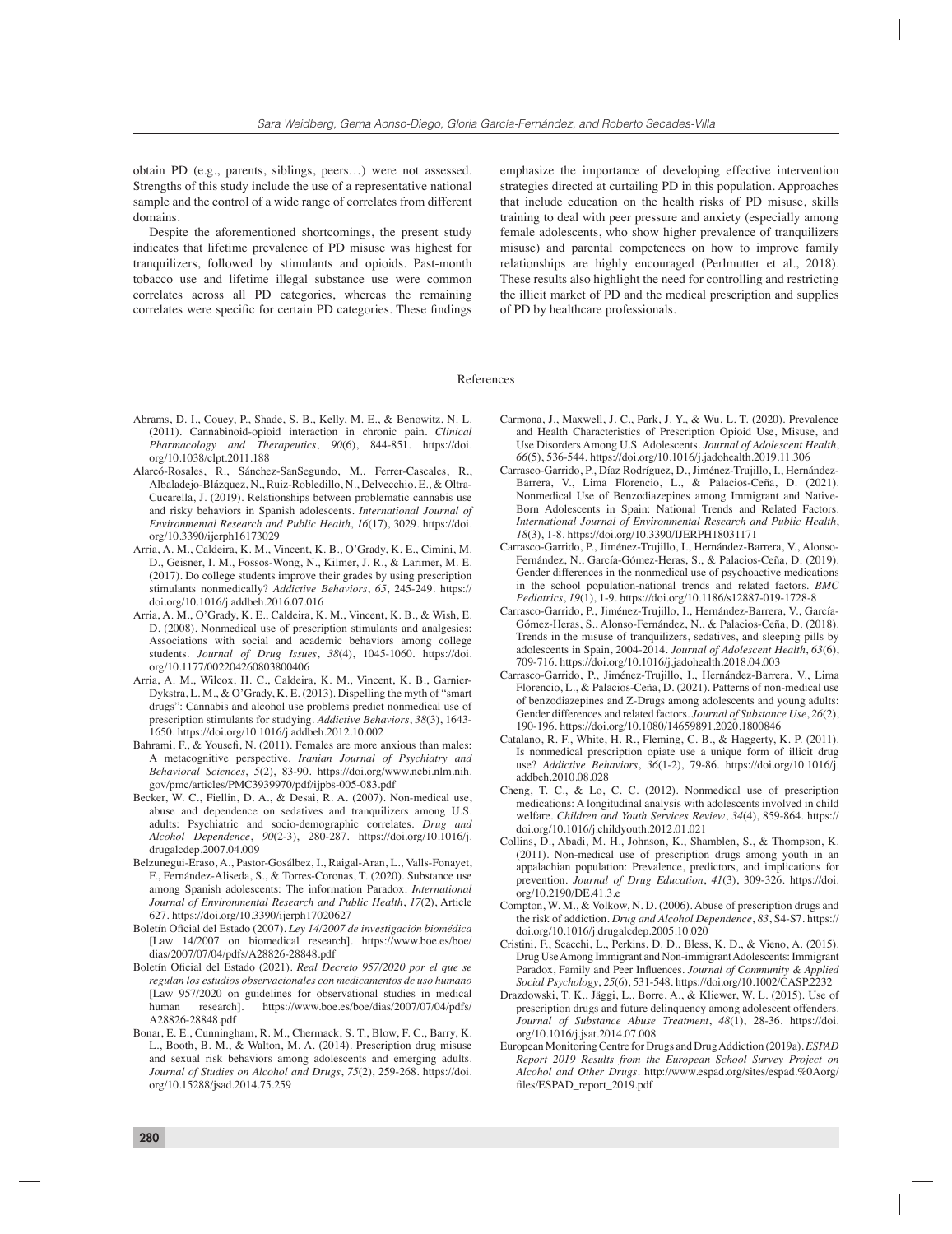- European Monitoring Centre for Drugs and Drug Addiction (2019b). *European drug use report 2019*. https://www.emcdda.europa.eu/publications/ edr/trends-developments/2019\_en
- Fernández-Artamendi, S., Martínez-Loredo, V., & López-Núñez, C. (2021). Sex Differences in Comorbidity Between Substance Use and Mental Health in Adolescents: Two Sides of the Same Coin. *Psicothema*, *33*(1), 36-43. https://doi.org/10.7334/PSICOTHEMA2020.297
- Ford, J. A. (2009). Nonmedical prescription drug use among adolescents: The influence of bonds to family and school. *Youth and Society*,  $40(3)$ , 336-352. https://doi.org/10.1177/0044118X08316345
- Ford, J. A., & Perna, D. (2015). Prescription drug misuse and suicidal ideation: Findings from the National Survey on Drug Use and Health. *Drug and Alcohol Dependence*, *157*, 192-196. https://doi.org/10.1016/j. drugalcdep.2015.10.010
- Fotiou, A., Kanavou, E., Richardson, C., Ploumpidis, D., & Kokkevi, A. (2014). Misuse of prescription opioid analgesics among adolescents in Greece: The importance of peer use and past prescriptions. *Drugs: Education, Prevention and Policy*, *21*(5), 357-369. https://doi.org/10.3 109/09687637.2014.899989
- Gomes, T., Tadrous, M., Mamdani, M. M., Paterson, J. M., & Juurlink, D. N. (2018). The Burden of Opioid-Related Mortality in the United States. *JAMA Network Open*, *1*(2), e180217. https://doi.org/10.1001/ jamanetworkopen.2018.0217
- Grattan, A., Sullivan, M. D., Saunders, K. W., Campbell, C. I., & von Korff, M. R. (2012). Depression and prescription opioid misuse among chronic opioid therapy recipients with no history of substance abuse. *Annals of Family Medicine*, *10*(4), 304-311. https://doi.org/10.1370/ afm.1371
- Griffin, K. W., Lowe, S. R., Botvin, C., & Acevedo, B. P. (2019). Patterns of adolescent tobacco and alcohol use as predictors of illicit and prescription drug abuse in minority young adults. *Journal of Prevention and Intervention in the Community*, *47*(3), 228-242. https://doi.org/10.1 080/10852352.2019.1603672
- Hachtel, J. C., & Armstrong, K. J. (2019). Illicit Use of Prescription Stimulants: Gender Differences in Perceptions of Risk. *Substance Use and Misuse*, *54*(10), 1654-1662. https://doi.org/10.1080/10826084.20 19.1608246
- Hudgins, J. D., Porter, J. J., Monuteaux, M. C., & Bourgeois, F. T. (2019). Prescription opioid use and misuse among adolescents and young adults in the United States: A national survey study. *PLoS Medicine*, *16*(11), e1002922. https://doi.org/10.1371/journal.pmed.1002922
- Janicijevic, K. M., Kocic, S. S., Radevic, S. R., Jovanovic, M. R., & Radovanovic, S. M. (2017). Socioeconomic factors associated with psychoactive substance abuse by adolescents in Serbia. *Frontiers in Pharmacology*, *8*, Article 366. https://doi.org/10.3389/ fphar.2017.00366
- Kelly, B. C., Wells, B. E., Pawson, M., LeClair, A., & Parsons, J. T. (2014). Combinations of prescription drug misuse and illicit drugs among young adults. *Addictive Behaviors*, *39*(5), 941-944. https://doi.org/10.1016/j. addbeh.2013.12.003
- Krystal, J. H., Staley, J., Mason, G., Petrakis, I. L., Kaufman, J., Harris, R. A., Gelernter, J., & Lappalainen, J. (2006). γ-Aminobutyric acid type A receptors and alcoholism: Intoxication, dependence, vulnerability, and treatment. *Archives of General Psychiatry*, *63*(9), 957-968. https://doi. org/10.1001/archpsyc.63.9.957
- Landstedt, E., & Gådin, K. G. (2012). Seventeen and stressed Do gender and class matter? In *Health Sociology Review* (Vol. 21, Issue 1, pp. 82- 98). Routledge. https://doi.org/10.5172/hesr.2012.21.1.82
- McCabe, S. E., Cranford, J. A., Boyd, C. J., & Teter, C. J. (2007). Motives, diversion and routes of administration associated with nonmedical use of prescription opioids. *Addictive Behaviors*, *32*(3), 562-575. https:// doi.org/10.1016/j.addbeh.2006.05.022
- McCabe, S. E., Schulenberg, J., McCabe, V. V., & Veliz, P. T. (2020). Medical use and misuse of prescription opioids in US 12th-Grade youth: School-Level correlates. *Pediatrics*, *146*(4), e20200387. https:// doi.org/10.1542/peds.2020-022798
- McCabe, S. E., Veliz, P., & Patrick, M. E. (2017). High-intensity drinking and nonmedical use of prescription drugs: Results from a national survey of 12th grade students. *Drug and Alcohol Dependence*, *178*, 372-379. https://doi.org/10.1016/j.drugalcdep.2017.05.038
- McCabe, S. E., & West, B. T. (2014). Medical and nonmedical use of prescription benzodiazepine anxiolytics among U.S. high school

seniors. *Addictive Behaviors*, *39*(5), 959-964. https://doi.org/10.1016/j. addbeh.2014.01.009

- Mccabe, S. E., West, B. T., Morales, M., Cranford, J. A., & Carol, J. (2007). Does early onset of non-medical use of prescription drugs predict subsequent prescription drug abuse and dependence? Results from a national study. *Addiction*, *102*(12), 1920-1930. https://doi.org/10.1111/ j.1360-0443.2007.02015.x
- McCabe, S. E., West, B. T., Schepis, T. S., & Teter, C. J. (2015). Simultaneous co-ingestion of prescription stimulants, alcohol and other drugs: A multi-cohort national study of US adolescents. *Human Psychopharmacology*, *30*(1), 42-51. https://doi.org/10.1002/ hup.2449
- McCabe, S. E., West, B. T., Teter, C. J., & Boyd, C. J. (2012). Co-ingestion of prescription opioids and other drugs among high school seniors: Results from a national study. *Drug and Alcohol Dependence*, *126*(1-2), 65-70. https://doi.org/10.1016/j.drugalcdep.2012.04.017
- Miech, R. A., Schulenberg, J. E., & Johnston, L. D., Bachman, J. G., O'Malley, P. M., & Patrick, M. E. (2019). *National Adolescent Drug Trends in 2019: Findings Released*. Monitoring the Future. https:// isr.umich.edu/news-events/news-releases/national-adolescent-drugtrends-in-2019-findings-released/
- Nargiso, J. E., Ballard, E. L., & Skeer, M. R. (2015). A systematic review of risk and protective factors associated with nonmedical use of prescription drugs among youth in the united states: A social ecological perspective. *Journal of Studies on Alcohol and Drugs*, *76*(1), 5-20. https://doi.org/10.15288/jsad.2015.76.5
- Nattala, P., Leung, K. S., Abdallah, A. Ben, Murthy, P., & Cottler, L. B. (2012). Motives and simultaneous sedative-alcohol use among past 12-month alcohol and nonmedical sedative users. *American Journal of Drug and Alcohol Abuse*, *38*(4), 359-364. https://doi.org/10.3109/0095 2990.2011.643987
- Netemeyer, R., Burton, S., Delaney, B., & Hijjawi, G. (2015). The legal high: Factors affecting young consumers' risk perceptions and abuse of prescription drugs. *Journal of Public Policy and Marketing*, *34*(1), 103-118. https://doi.org/10.1509/jppm.14.073
- Novak, S. P., Håkansson, A., Martínez-Raga, J., Reimer, J., Krotki, K., & Varughese, S. (2016). Nonmedical use of prescription drugs in the European Union. *BMC Psychiatry*, *16*(1), 1-12. https://doi.org/10.1186/ s12888-016-0909-3
- Opaleye, E. S., Ferri, C. P., Locatelli, D. P., Amato, T. C., & Noto, A. R. (2014). Nonprescribed use of tranquilizers and use of other drugs among Brazilian students. *Revista Brasileira de Psiquiatria*, *36*(1), 16- 23. https://doi.org/10.1590/1516-4446-2013-1180
- Perlmutter, A., Bauman, M., Mantha, S., Segura, L., Ghandour, L., & Martins, S. (2018). Nonmedical Prescription Drug Use among Adolescents: Global Epidemiological Evidence for Prevention, Assessment, Diagnosis, and Treatment. Current Addiction Reports, *5*(2), 120-127. https://doi.org/10.1007/s40429-018-0194-y
- Plan Nacional sobre Drogas (2020). *INFORME 2020 Alcohol, tabaco y drogas ilegales en España. Encuesta sobre uso de drogas en Enseñanzas Secundarias en España (ESTUDES), 1994-2018/2019* [2020 Report on Alchol, tobacco and illegal drugs in Spain. Survey on Drug Use in Secondary Education in Spain (ESTUDES), *1994-2018/2019*]. https:// pnsd.sanidad.gob.es/
- Rabinowitz, J. A., Reboussin, B. A., Thrul, J., Drabick, D. A. G., Kahn, G., Green, K. M., Ialongo, N. S., Huhn, A. S., & Maher, B. S. (2021). Early Childhood Behavioral and Academic Antecedents of Lifetime Opioid Misuse among Urban Youth. *Journal of Clinical Child and Adolescent Psychology*, *53*, 1-13. https://doi.org/10.1080/15374416.2021.1875324
- Schepis, T. S., West, B. T., Teter, C. J., & McCabe, S. E. (2016). Prevalence and correlates of co-ingestion of prescription tranquilizers and other psychoactive substances by U.S. high school seniors: Results from a national survey. *Addictive Behaviors*, *52*, 8-12. https://doi.org/10.1016/j. addbeh.2015.08.002
- Serrano, A., & Parsons, L. H. (2011). Endocannabinoid influence in drug reinforcement, dependence and addiction-related behaviors. *Pharmacology and Therapeutics*, *132*(3), 215-241. https://doi. org/10.1016/j.pharmthera.2011.06.005
- Stewart, T. D., & Reed, M. B. (2015). Lifetime nonmedical use of prescription medications and socioeconomic status among young adults in the United States. *American Journal of Drug and Alcohol Abuse*, *41*(5), 458-464. https://doi.org/10.3109/00952990.2015.1060242